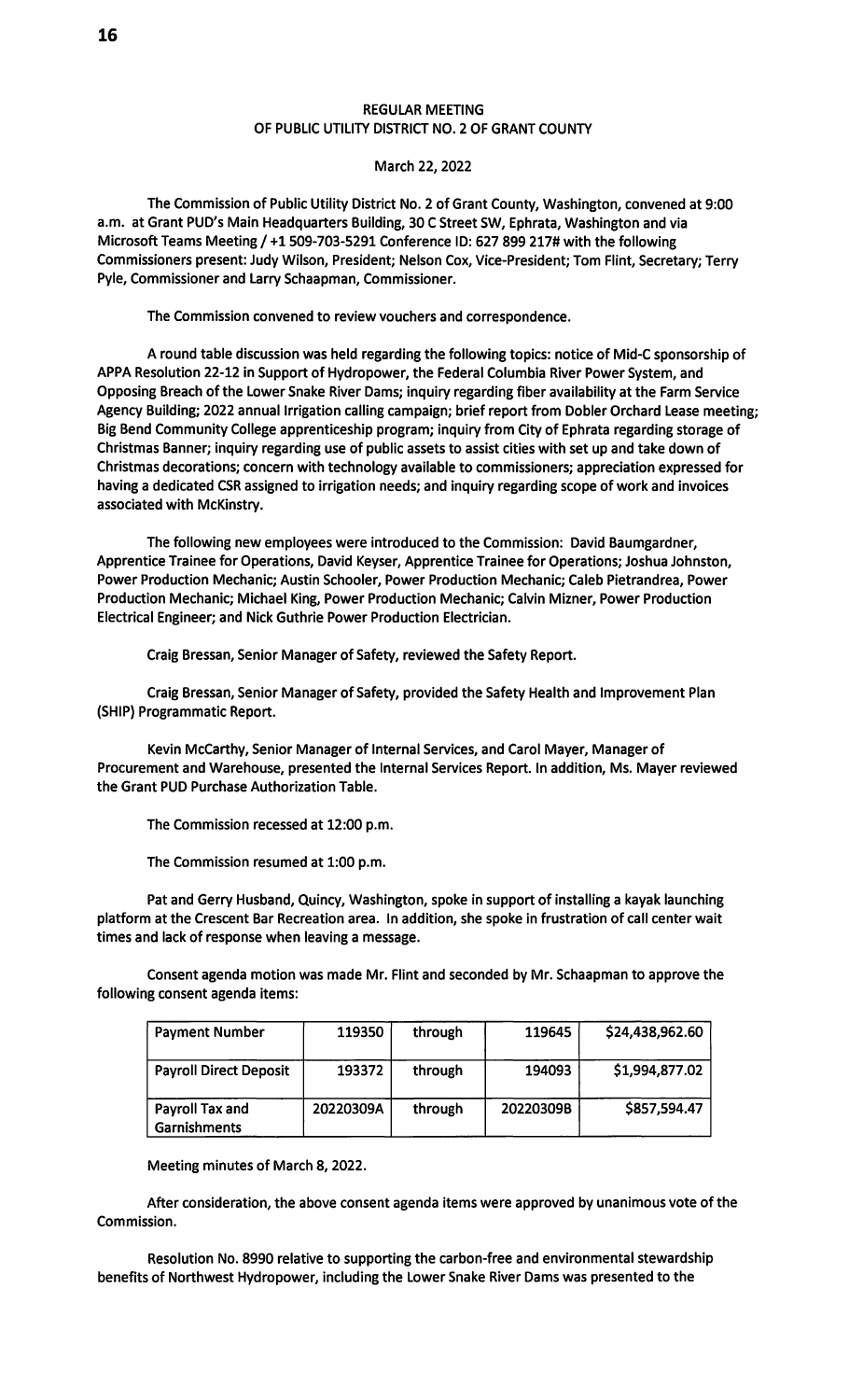Commission. Motion was made by Mr. Flint and seconded by Mr. Cox to approve Resolution No. 8988. After consideration, the motion passed by unanimous vote of the Commission.

#### RESOLUTION NO. 8990

# A RESOLUTION SUPPORTING THE CARBON-FREE AND ENVIRONMENTAL STEWARDSHIP BENEFITS OF NORTHWEST HYDROPOWER, INCLUDING THE LOWER SNAKE RIVER DAMS

### Recitals

WHEREAS, hydroelectric dams represent close to 90 percent of the Northwest's renewable, carbon-free annual electricity production, which has made the Pacific Northwest a national leader in clean, renewable energy production;

WHEREAS, thanks to hydropower, the Northwest boasts the nation's least carbonintensive electric grid and the lowest cost for clean energy, which power's our region's economy and helps to keep the air we breathe clean with emissions-free electricity;

WHEREAS, hydropower acts as a renewable energy multiplier because dams can store water and release it to generate electricity when needed and, therefore, when hydroelectric resources are present, more solar and wind can be added to the grid.

WHEREAS, federal and locally-owned hydropower dams on the Columbia River system have invested billions of dollars in fish-passage technology to provide for successful passage at hydropower facilities;

WHEREAS, a study by the National Oceanic and Atmospheric Administration (NOAA) Fisheries found ocean warming caused by climate change to represent an extinction-level threat to Chinook salmon populations within the next forty years;

WHEREAS, a peer-reviewed study demonstrated nearly-uniform salmon survival declines over the past 50 years along the West Coast of North America, whether salmon originated in rivers with dams or from free-flowing rivers;

WHEREAS, NOAA Fisheries analysis showed that Chinook from the rivers that flow into the Salish Sea (including Puget Sound) - not the Columbia and Snake Rivers, which drain directly into the Pacific Ocean - are the top priority salmon stocks for Southern Resident Orcas; and biologists have indicated that due to geography and timing, Snake River salmon are not the "key limiting resource or prey" for Southern Resident Orcas;

WHEREAS, many residents in the Pacific Northwest are served by not-for-profit electric utilities, such as co-ops, municipalities, rural electric utilities, and public utility districts (PUDs), and some of these utilities operate locally-owned hydropower facilities and many others purchase hydropower generated by federal dams from the Bonneville Power Administration (BPA);

WHEREAS, BPA has identified the federally-owned Lower Snake River Dams as important renewable energy resources that annually produce 1,000 average megawatts of carbon-free power generation for the region and can produce over 2,000 megawatts of capacity during peak winter demand;

WHEREAS, major upgrades to the lower Columbia and Snake river dams have led to a survival rate past each dam of 93 to 99%, depending on the fish species. About 50% of the juvenile salmon that enter the uppermost reservoir in the lower Snake River make the journey past Bonneville Dam, which is a comparable survival rate to that of a free flowing river;

WHEREAS, the state of Washington enacted the Clean Energy Transformation Act (CETA) in 2019, which established a goal for 100 percent of all retail energy sales to come from carbon free resources by 2045, and includes hydropower in meeting that goal;

WHEREAS, Public Utility District No. 2 of Grant County (Grant PUD) is a member of Northwest River Partners (NWRP), an alliance of farmers, consumer-owned electric utilities and businesses that advocates for the bettering of our communities, our region, and the world through our low-cost, carbon-free hydropower system; and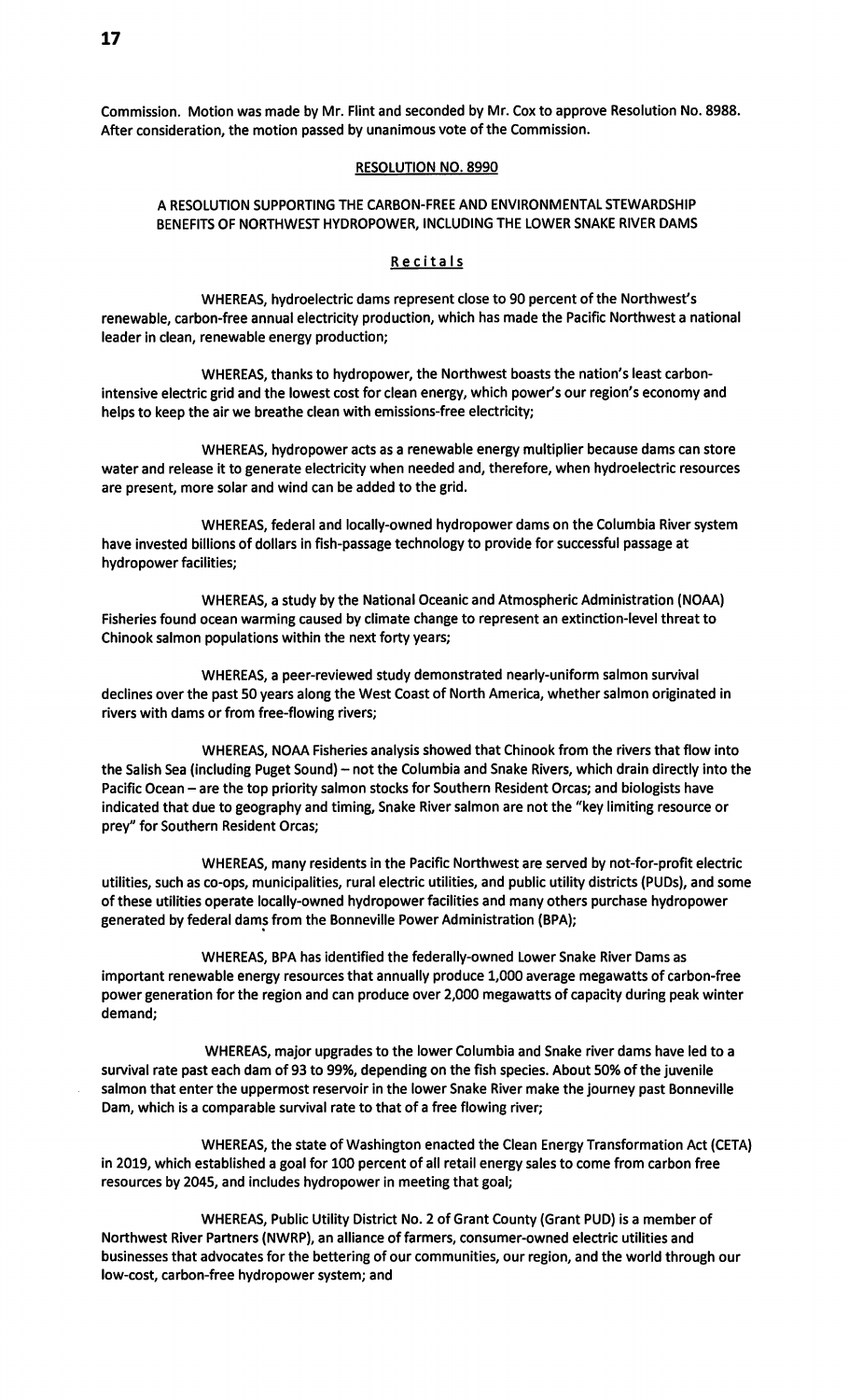WHEREAS, Grant PUD encourages the balanced use of Columbia Basin rivers, while working towards solutions that help hydropower and salmon coexist and thrive.

NOW, THEREFORE BE IT RESOLVED that Public Utility District No. 2 of Grant County (Grant PUD), Washington supports the carbon-free and environmental stewardship benefits of Northwest hydropower and opposes the removal of the four Lower Snake River Dams, which is counter to regional, state and local efforts underway to support carbon-free energy production.

PASSED AND APPROVED by the Commission of Public Utility District No. 2 of Grant County, Washington, this 22nd day of March, 2022.

Motion was made by Mr. Flint and seconded by Mr. Cox authorizing the General Manager/CEO, on behalf of Grant PUD, to execute Change Order No. 7 to Contract 430-3217 with MacKay and Sposito, Inc., increasing the not-to-exceed contract amount by \$3,945,634.13 for a new contract total of \$12,203,271.13 and resetting the delegated authority levels to the authority granted to the General Manager/CEO per Resolution No. 8609 for charges incurred as a result of Change Order No. 7. After consideration, the motion passed by unanimous vote of the Commission.

The Commissioners reviewed future agenda items.

The Commission calendar was reviewed.

A copy was provided and discussion was held regarding the Community Activity Policy.

Tim Fleisher, Facilities Manager, provided the Facilities Master Plan Update.

Motion was made by Mr. Schaapman and seconded by Mr. Cox authorizing the General Manager/CEO, on behalf of Grant PUD, to execute Change Order No. 5 to Contract 130-09724 with Quanta Infrastructure Solutions Group, LLC increasing the not-to-exceed contract amount by \$13,350,943.00 for a new contract total of \$71,513,194.26 and resetting the delegated authority levels to the authority granted to the General Manager/CEO per Resolution No. 8609 for charges incurred as a result of Change Order No. 5.

After discussion, motion was made by Mr. Schaapman and seconded by Mr. Cox to amend the motion and total contract not-to-exceed dollar limits.

After further consideration, motion was made by Mr. Schaapman and seconded by Mr. Flint to table Motion No. 3399. The motion was passed by unanimous vote of the Commission.

Motion was made by Mr. Schaapman and seconded by Mr. Flint to remove Motion No. 3399 from the table. The motion was passed by unanimous vote of the Commission.

The Commission acted on the motion to amend Motion No. 3399 with the new change order and total contract not-to-exceed dollar limits as read into the record. The motion was passed by unanimous vote of the Commission.

After final consideration, the motion as amended, authorizing the General Manager/CEO, on behalf of Grant PUD, to execute amended Change Order No. 5 to Contract 130-09724 with Quanta Infrastructure Solutions Group, LLC increasing the not-to-exceed contract amount by \$14,003,913.56 for a new contract total of \$72,228,752.90 and resetting the delegated authority levels to the authority granted to the General Manager/CEO per Resolution No. 8609 for charges incurred as a result of Change Order No. 5. The motion passed by unanimous vote of the Commission.

Thomas Stredwick, Senior Manager of Leadership & Organizational Development, provided the Organizational Development Report.

The Commission recessed at 3:10 p.m.

The Commission resumed at 3:15 p.m.

Chuck Allen, Senior Manager of External Affairs and Communications, provided the Public Power/ Industrial Outreach Activity report.